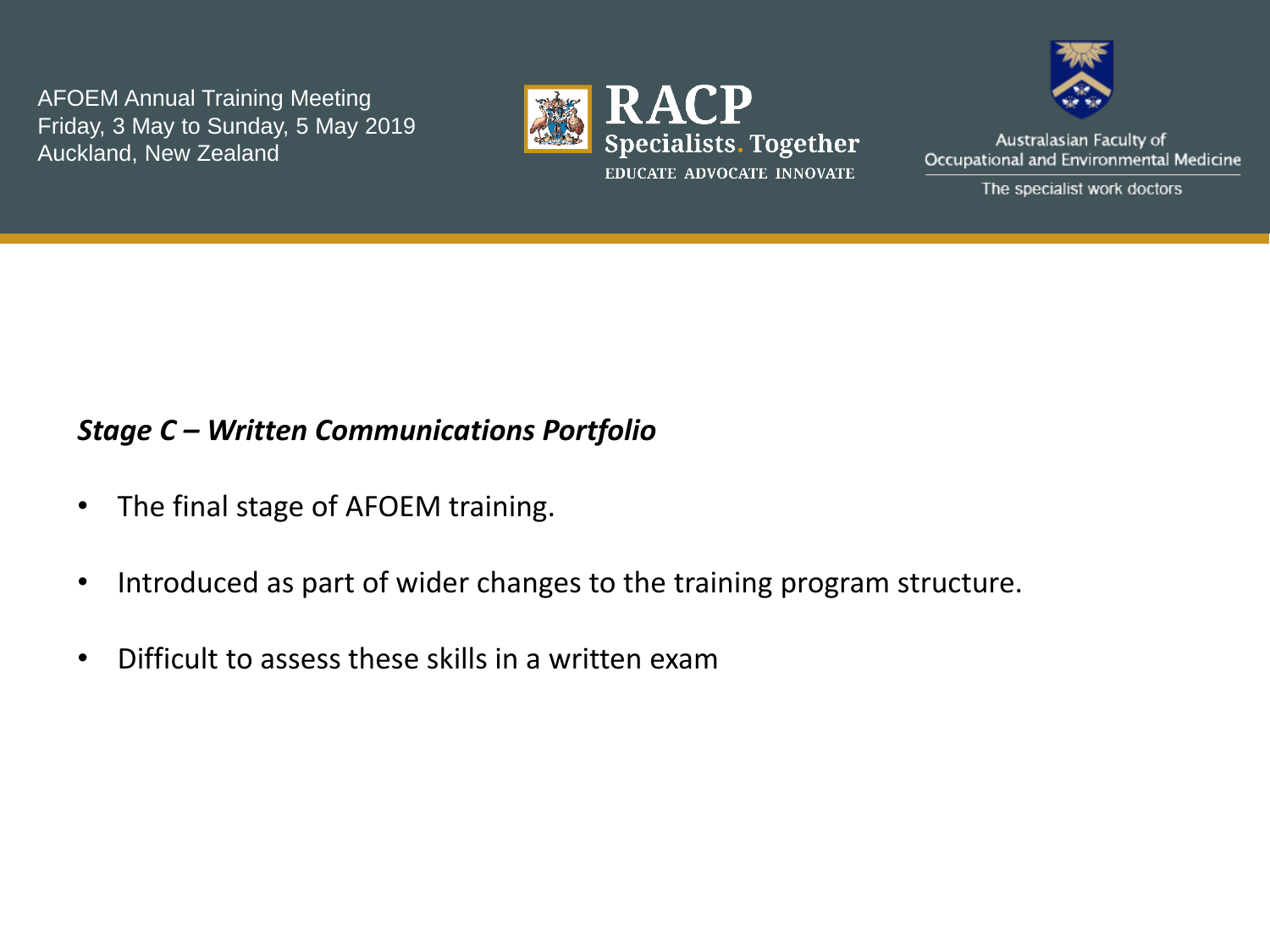



Australasian Faculty of Occupational and Environmental Medicine

The specialist work doctors

# *Stage C - Written Communications Portfolio*

WHY?

- "Demonstrate the ability to *organise and prioritise* information"
- "Communicate in an *effective, concise and conventional* way"

We are judged for our written communication frequently as an Occupational Physician, by:

- Colleagues
- Clients (organisations or individuals)
- Legal profession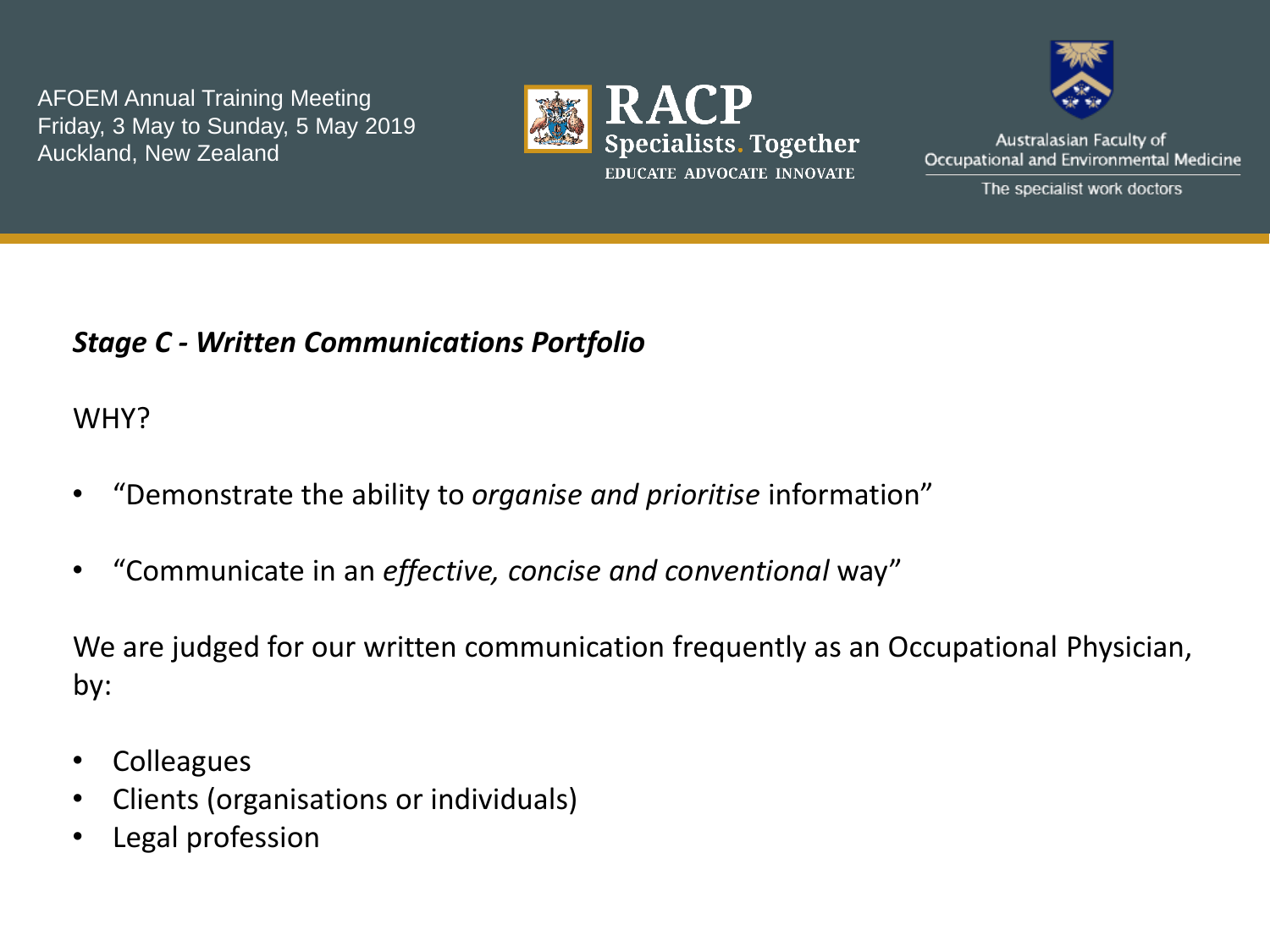



Australasian Faculty of Occupational and Environmental Medicine

The specialist work doctors

# *Stage C - Written Communications Portfolio*

### WHAT?

- "real life" situations actual work of trainee
- Clearly defined purpose outlined in cover letter
- Quality report would you be happy to pay for this?
- Aimed at the "intelligent non-expert"
- Reference to legal framework and considerations where relevant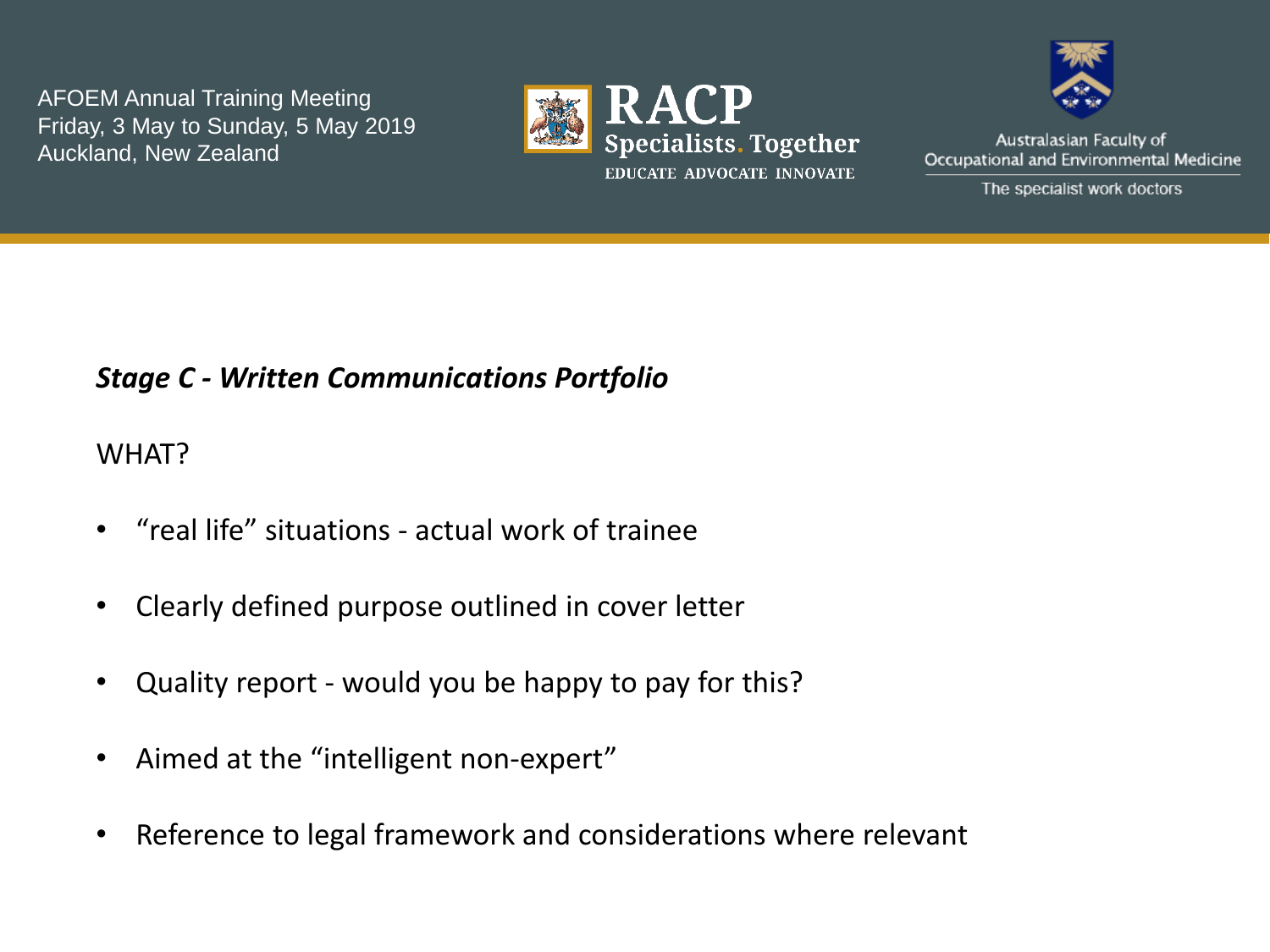



Australasian Faculty of Occupational and Environmental Medicine

The specialist work doctors

*Stage C- Written Communications Portfolio*

HOW?

- Take advantage of opportunities in your training to conduct Medicolegal and Worksite Assessment reports under supervision.
- Consider scenarios that may be appropriate in the 12 months prior to submission.
- Review cases and adapt to assessment requirements (see "WCP writing guidelines", "WCP assessment criteria" - RACP AFOEM training portal)
- Ensure you are familiar with marking guidelines (see "WCP assessment criteria")
- Use illustrations where useful (particularly in Workplace Assessment)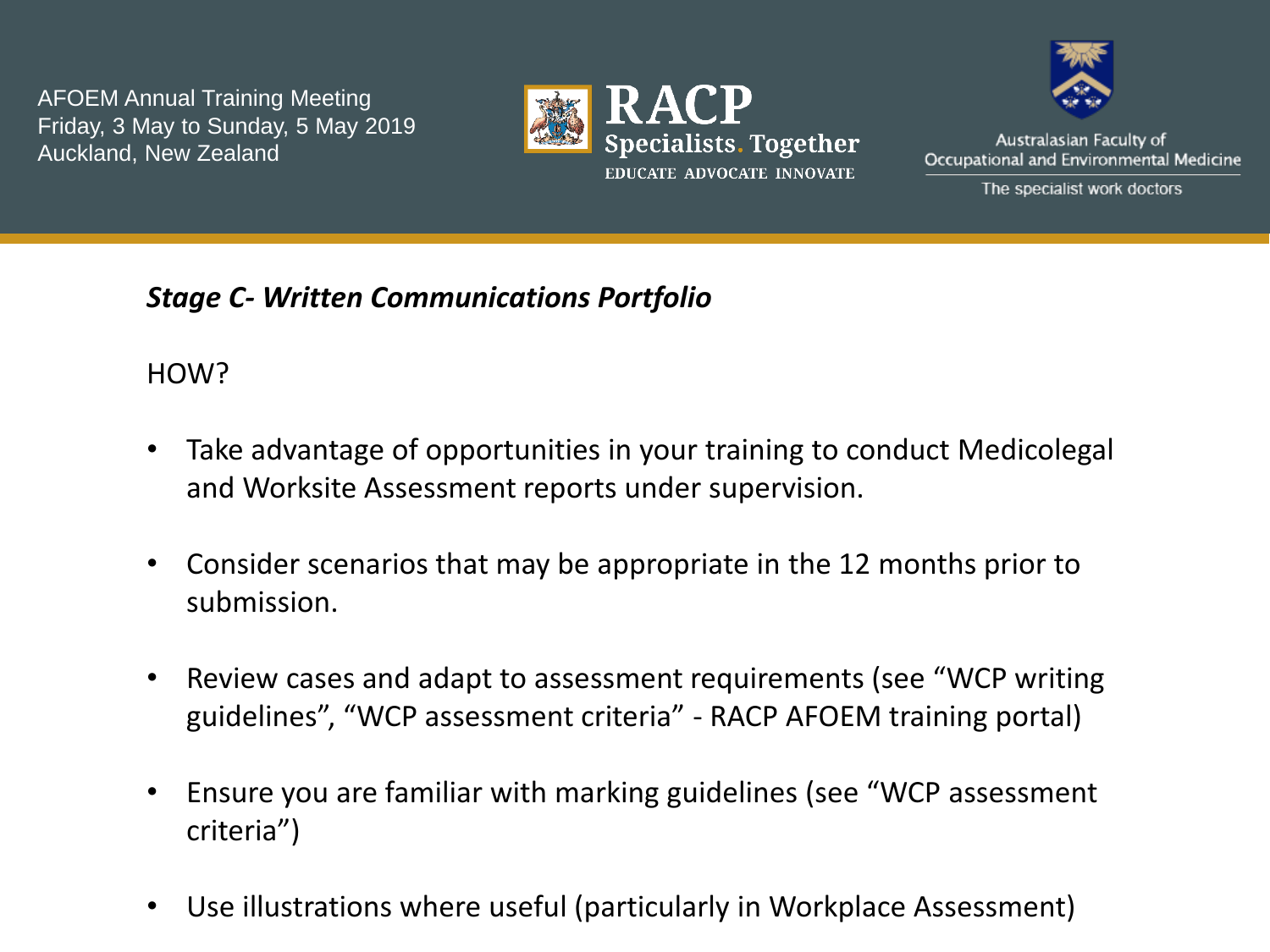



Australasian Faculty of Occupational and Environmental Medicine

The specialist work doctors

*Stage C- Written Communications Portfolio*

## ASSESSMENT:

- Two examiners review reports individually, then discuss to determine agreement in overall assessment
- Focus on basics and requirements clearly outlined in written material
- "meets standards" or "does not meet standards"
- Resubmission required if standard not met, constructive and detailed feedback provided by examiners
- If standard not met on resubmission, new reports in 12 months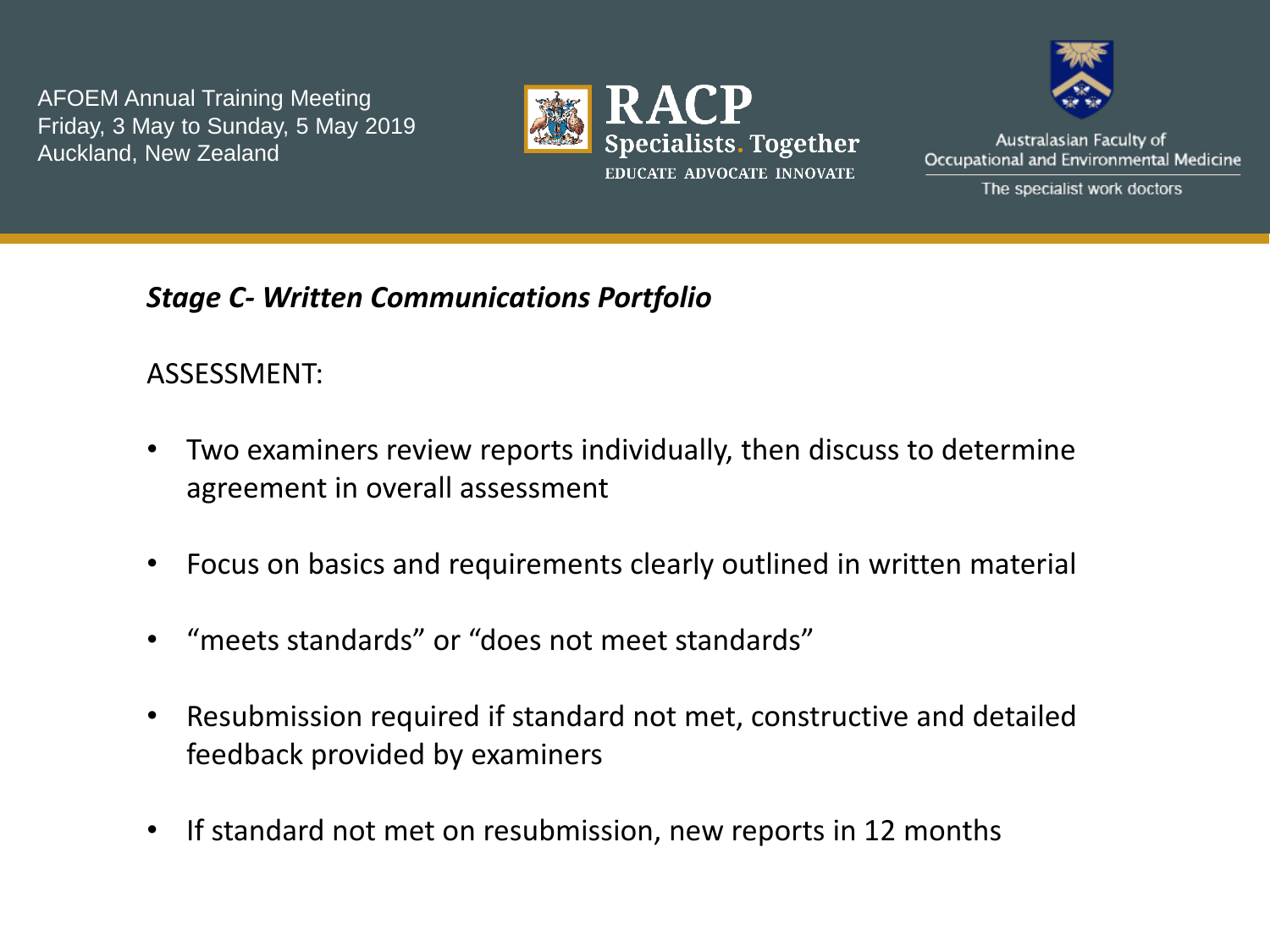



Australasian Faculty of Occupational and Environmental Medicine

The specialist work doctors

## *Stage C- Written Communications Portfolio*

PITFALLS:

- Not adequately editing or formatting a "real life" case to meet the WCP assessment style and needs
- Misinterpreting the Workplace Assessment report as a medicolegal or clinical report
- Lack of clarity in the cover letter in regards to purpose of the report (including limitations where relevant)
- Not involving your supervisor in the review of your work prior to submission
- Omitting to "proof" the report prior to submission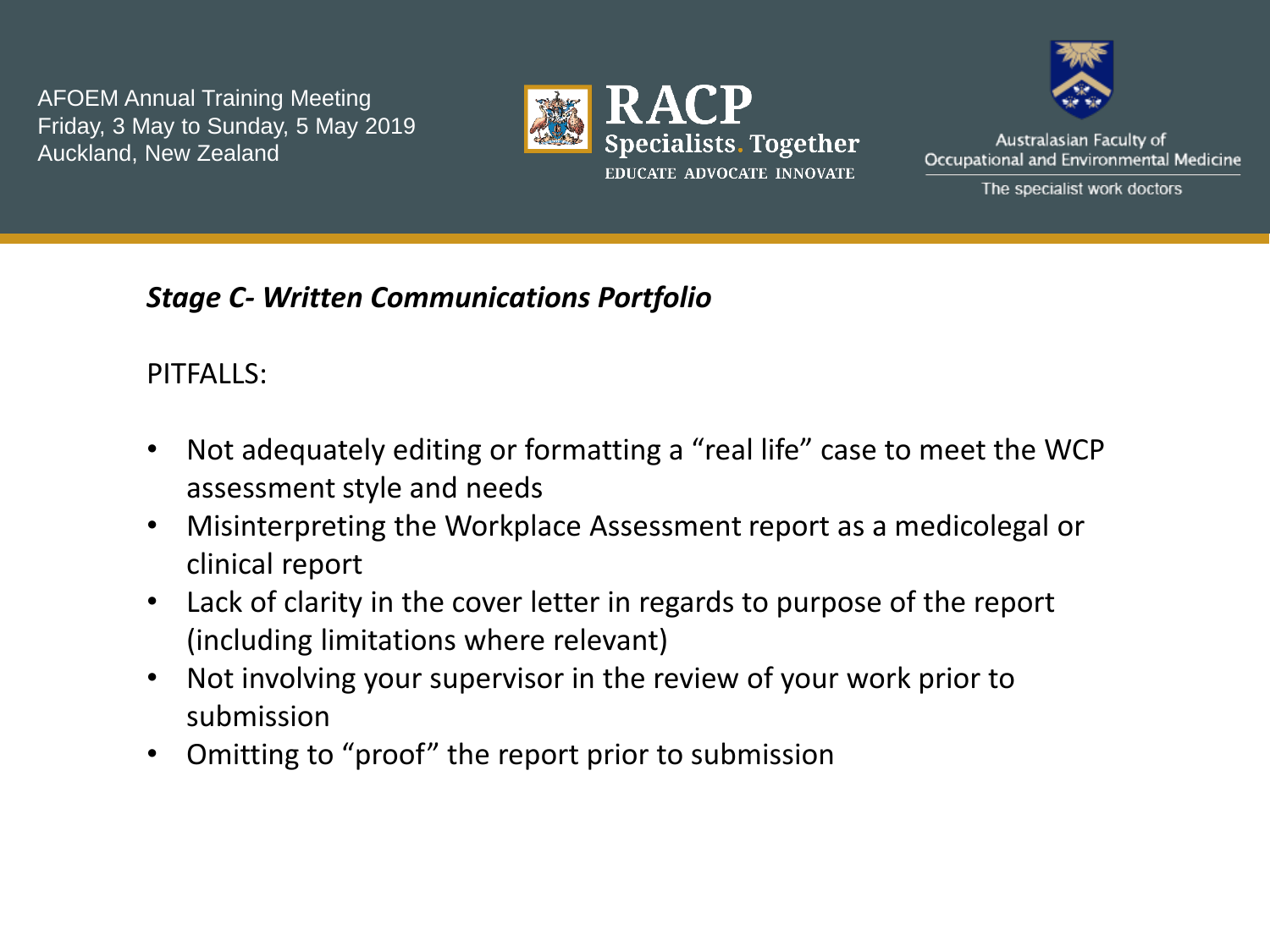



Australasian Faculty of Occupational and Environmental Medicine

The specialist work doctors

#### *Stage C- Written Communications Portfolio*

### **WORKPLACE ASSESSMENT CHECKLIST: Have I?**

- Included a personal visit to the workplace (rather than a description of it)?
- Analyzed and confirmed that tasks identified are part of the inherent requirement of the role?
- Utilized objective findings (ie. on examination or in the workplace) for recommendations rather than relying solely on subjective descriptions.
- If work restrictions have been advised, are they available, realistic and easy to follow?
- Considered relevant legislation or known industry standards?
- Reviewed that any photos & references quoted are clear, useful and relevant?
- Ensured consistency throughout the report with conclusions that address the hazards/risks identified in other sections of the report.
- Explained why the recommendations will help (evidence base)?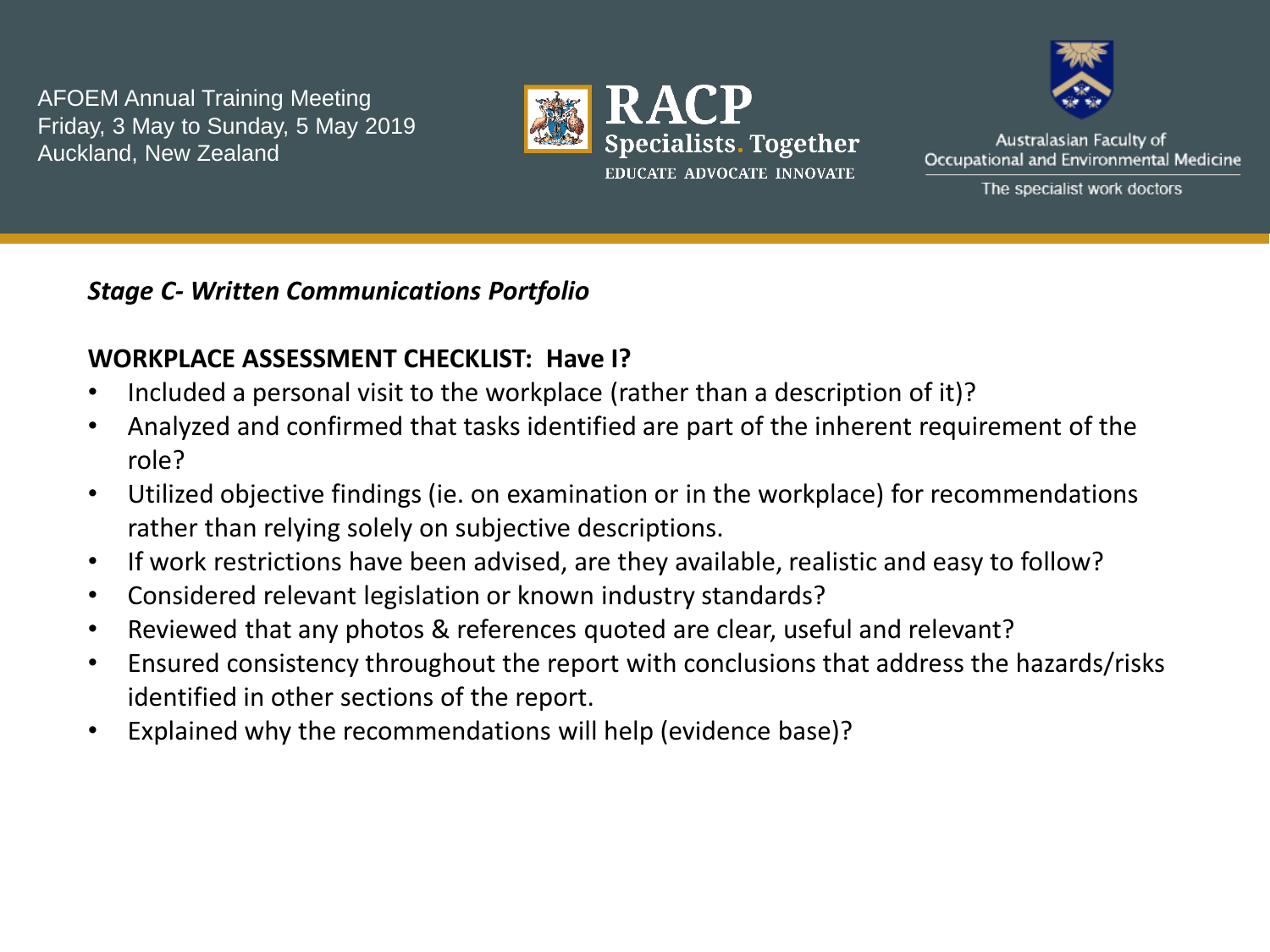



Australasian Faculty of Occupational and Environmental Medicine

The specialist work doctors

#### *Stage C- Written Communications Portfolio*

### **MEDICOLEGAL ASSESSMENT CHECKLIST: Have I?**

- Included a personal assessment of the individual (rather than a  $3<sup>rd</sup>$  party file review)?
- Analyzed and confirmed that tasks identified are part of the inherent requirement of the role?
- Utilized objective findings (ie. on examination) and level of function information for recommendations.
- Considered if any advised work restrictions are available, realistic and easy to follow?
- Considered relevant legislation or known industry standards?
- Reviewed that any references quoted are clear, useful and relevant?
- Ensured consistency throughout the report with conclusions that address the findings observed in other sections of the report.
- Explained why the recommendations will help (evidence base)?